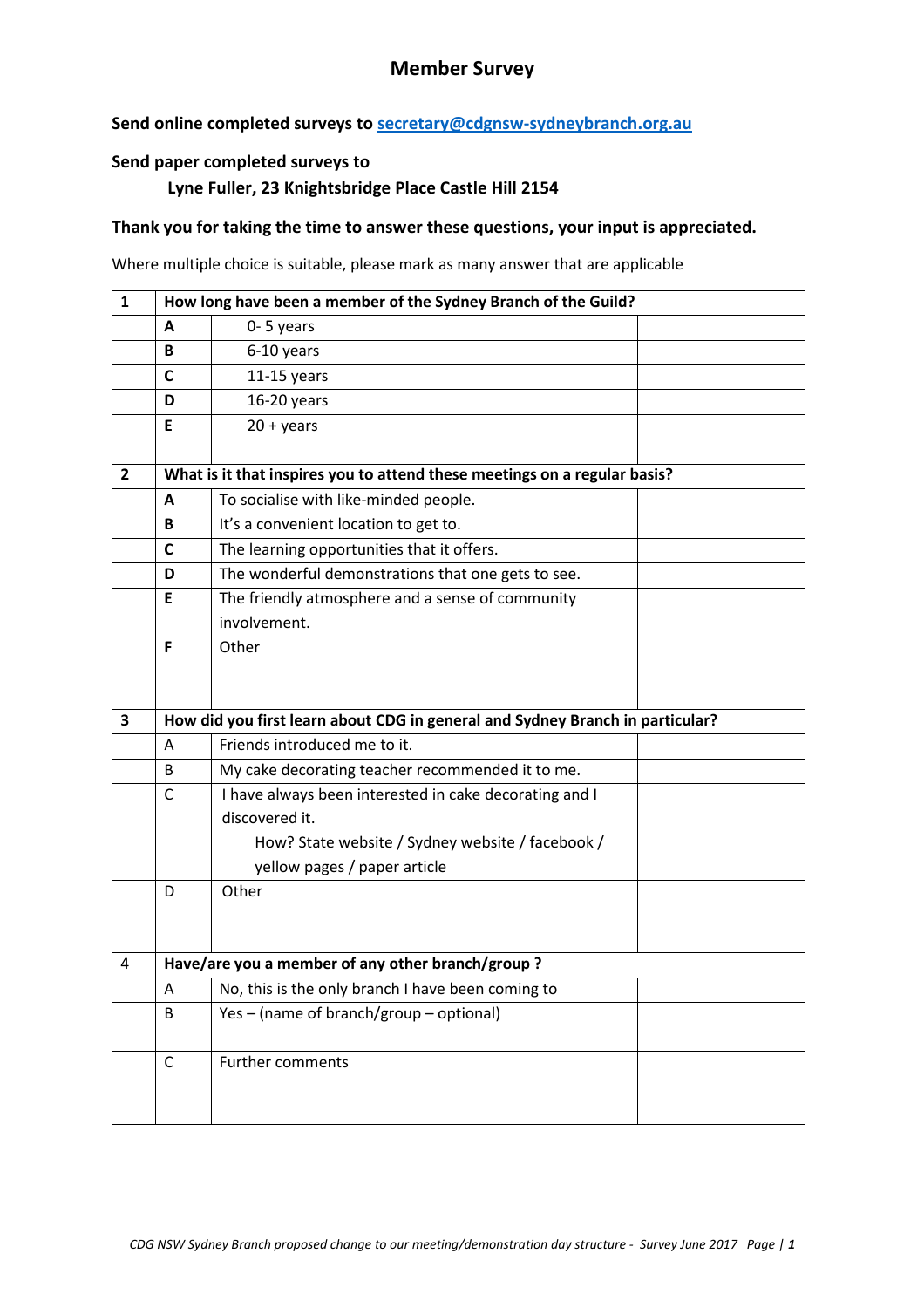# **Member Survey**

| 5              | How is Sydney Branch different from the other Branches that you visit?           |                                                            |        |  |  |
|----------------|----------------------------------------------------------------------------------|------------------------------------------------------------|--------|--|--|
|                | A                                                                                | It is very similar.                                        |        |  |  |
|                | B                                                                                | It is very different.                                      |        |  |  |
|                | C                                                                                | Many similarities but atmosphere is different.             |        |  |  |
|                | D                                                                                | People in Sydney Branch are amicable and understanding     |        |  |  |
|                |                                                                                  | of member's needs.                                         |        |  |  |
|                | Ε                                                                                | Members in all branches I have visited are friendly and    |        |  |  |
|                |                                                                                  | passionate about cake decorating / sugar art.              |        |  |  |
|                | F                                                                                | <b>Further comments</b>                                    |        |  |  |
| 6              |                                                                                  | What are your thoughts on the proposed changes?            |        |  |  |
|                | Α                                                                                | I like them all and that's the way to move forward.        |        |  |  |
|                | B                                                                                | I only like one or two of the changes and not all of them. |        |  |  |
|                | $\mathsf{C}$                                                                     | I am keen to see good demonstrations from a variety of     |        |  |  |
|                |                                                                                  | individuals.                                               |        |  |  |
|                | D                                                                                | I do not like any of the proposed changes, none of those   |        |  |  |
|                |                                                                                  | changes appeal to me.                                      |        |  |  |
|                | E                                                                                | I have some great ideas and would love those ideas to be   |        |  |  |
|                |                                                                                  | implemented rather than the proposed ones.                 |        |  |  |
|                | F                                                                                | <b>Further comments</b>                                    |        |  |  |
|                |                                                                                  |                                                            |        |  |  |
| $\overline{7}$ | What do you think of the idea of bringing your own lunch rather than the present |                                                            |        |  |  |
|                | practice?                                                                        |                                                            |        |  |  |
|                | A                                                                                | I think it's a very good idea                              |        |  |  |
|                | B                                                                                | I absolutely dislike the idea and would like the present   |        |  |  |
|                |                                                                                  | practice to continue                                       |        |  |  |
|                | $\mathsf{C}$                                                                     | I have a compromise idea which perhaps could be            |        |  |  |
|                |                                                                                  | considered by several members.                             |        |  |  |
|                |                                                                                  | My idea                                                    |        |  |  |
|                |                                                                                  |                                                            |        |  |  |
|                | D                                                                                | Are you prepared to help in the kitchen on a roster basis  | Choose |  |  |
|                |                                                                                  | (to spread the load) if you prefer the community lunch?    |        |  |  |
|                | E                                                                                | <b>Further comments</b>                                    |        |  |  |
|                |                                                                                  |                                                            |        |  |  |